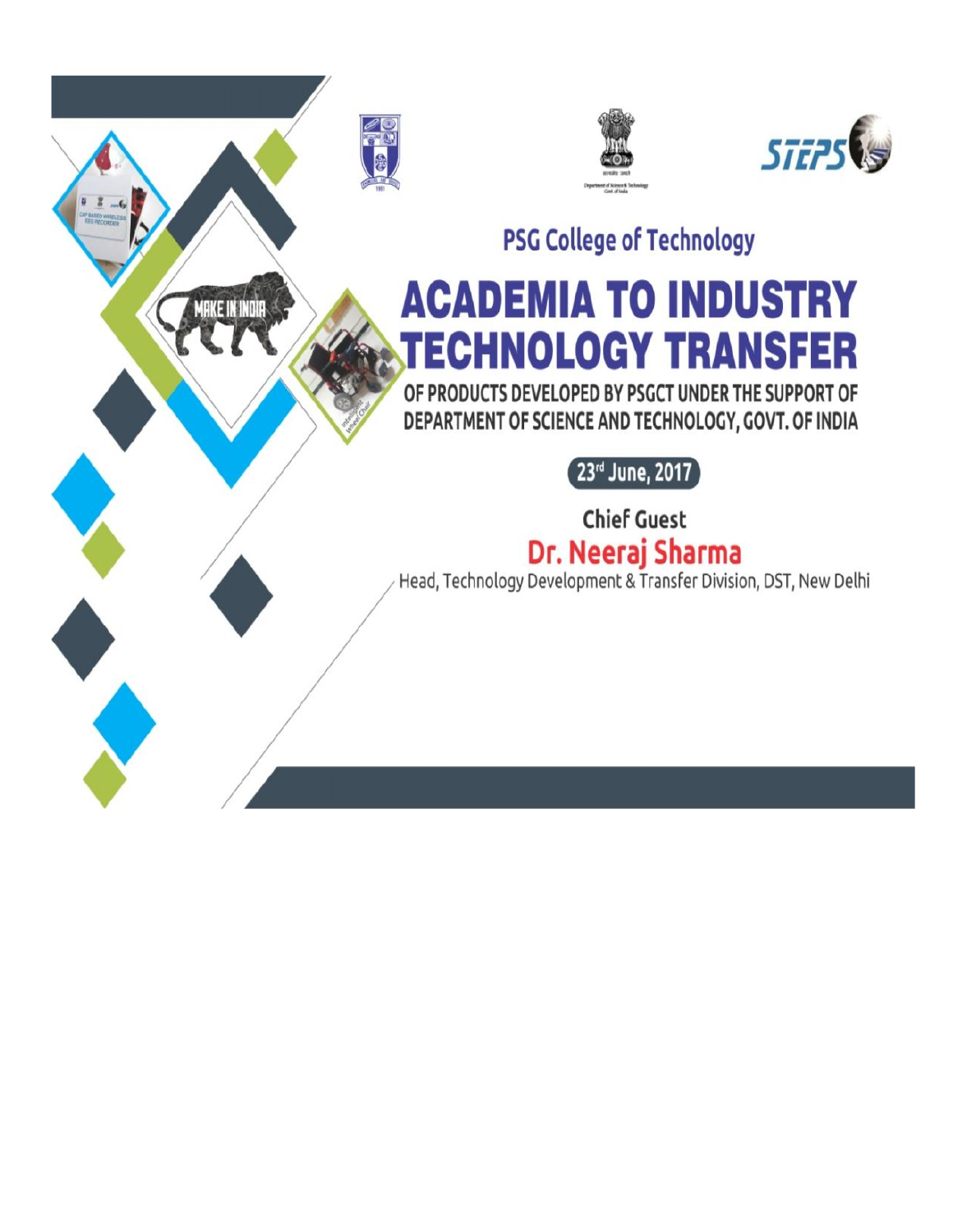# **CAP BASED WIRELESS COMMUNICATION SYSTEM FOR MULTICHANNEL EEG RECORDER**

**STEPS TECHNOLOGY TRANSFER PSG College of Technology** Coimbatore hereby transfers the Technology for the "Wireless EEG System" prototype To **STEPS Knowledge Services Pvt. Ltd.,** Coimbatore Design and development by: ECE Department **PSG College of Technology, Coimbatore** Funded by: IDP, DST, TDP, Government of India 23rd June 2017 Mr. V. S. RAMESH Dr. R. RUDRAMOORTHY **DIRECTOR PRINCIPAL** STEPS KNOWLEDGE SERVICES P Ltd. PSG COLLEGE OF TECHNOLOGY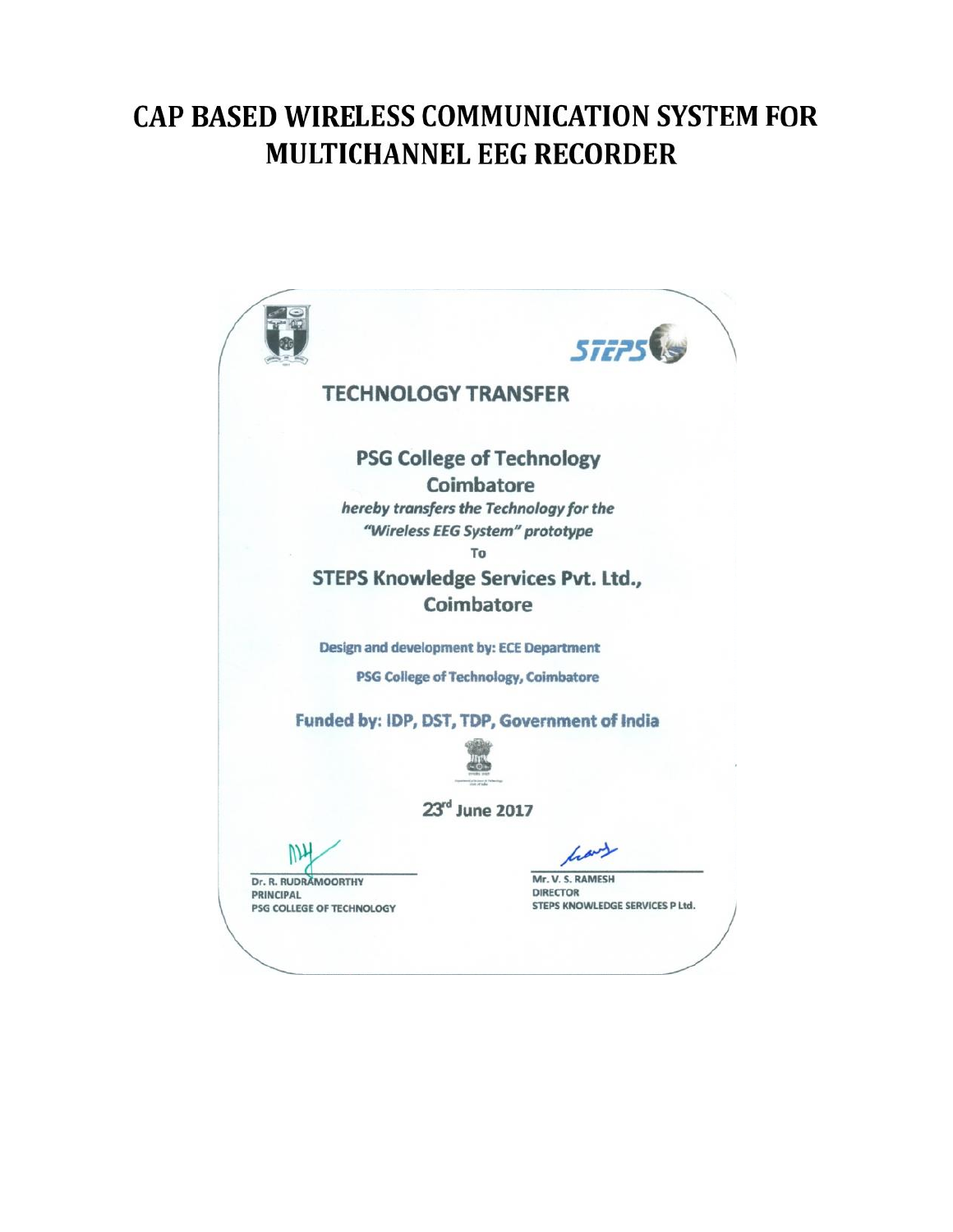

# **Electronics and Communication Engineering Department, PSG College of Technology**

Principal Investigator | Dr.S.Subha Rani

Co-Investigator s Co-Investigator s Dr.T.Kesavamurthy

### **STEPS Knowledge Services Pvt Ltd - Industry Partner**

Mrs. N. KAVITHA

Mr. V.S.RAMESH

Mr. B. SHANMUGA SUNDARAM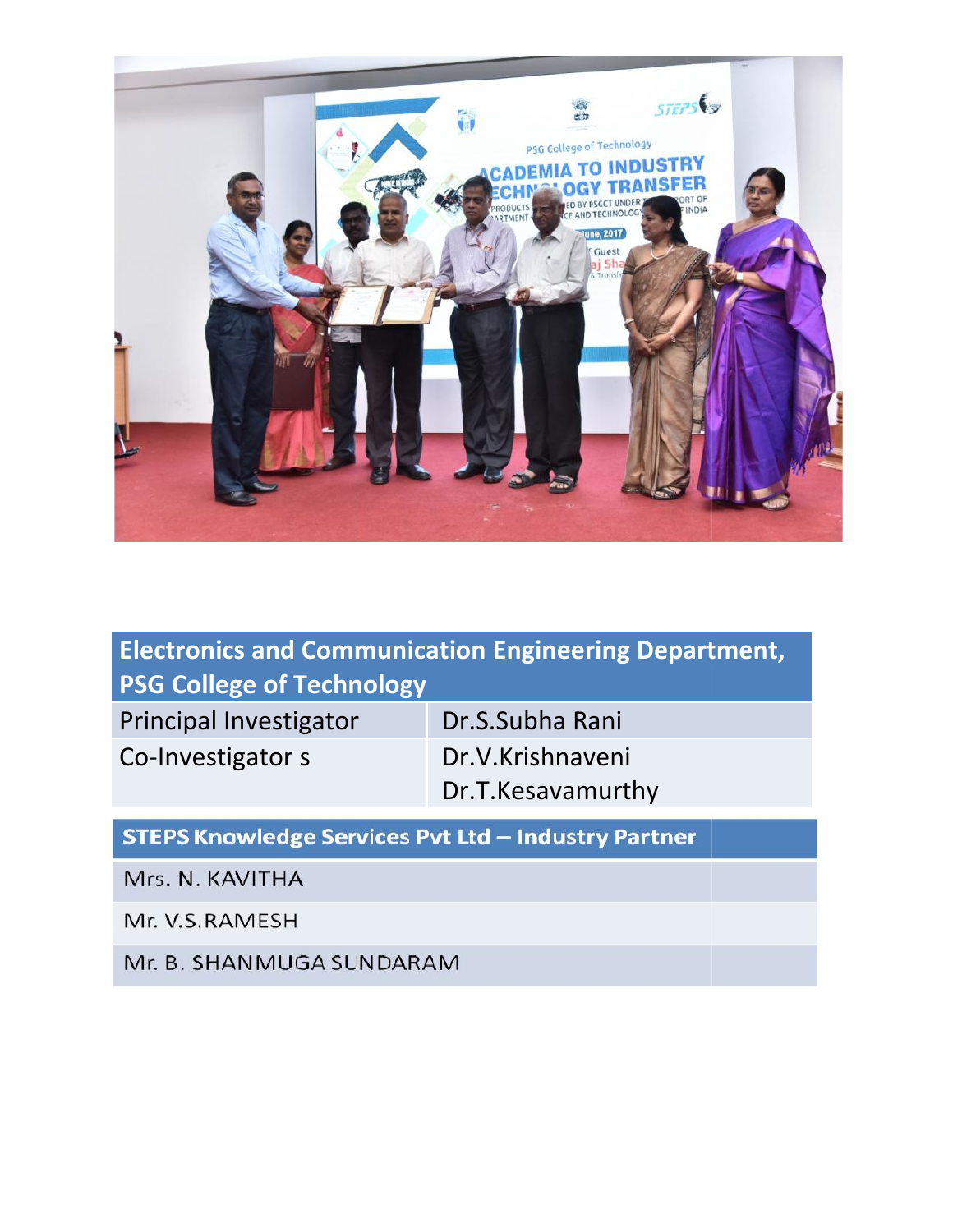**Traditionally, the multi channel EEG recorders used in hospitals usually includes multiple wires connecting sensors and the monitoring device as shown in Figure. The conventional wired EEG recording adopts a wired serial port interface, such as RS-232C standard, to transmit the measured EEG signal, and is inconvenient because of the transmission lines between the instrument and human brain activity measuring device. As a result, they often limit the patient's movement, and such systems are thus impractical for real world use. Also when the conventional EEG acquisition equipment is intended to transfer to a portable device, such as personal digital assistant (PDA), wired transmission always caused inconvenience in mobilization. lly, the multi channel EEG recorders used in hospitals usually includes multiple wires** rs and the monitoring device as shown in Figure. The conventional wired EEG a wired serial port interface, such as RS-232C standard,

**The idea for the design of WIRELESS EEG SYSTEM is coined by the Department of Electronics and Communication Engineering, PSG College of Technology Coimbatore, funded by Department of Science and Technology, Government of India and developed by the Department of Electronics and**

Communication Engineering in collaboration with STEPS Knowledge Services Pvt Ltd Coimbatore.<br>The main objective of this research is to design and develop Cap based EEG acquisition system<br>for acquiring the brain signals and **The main objective of this research is to design and develop Cap based EEG acquisition system for acquiring the brain signals and to communicate the same wirelessly to the patient control device for monitoring and external communication.**



#### **Product Innovation:**

**Wearable EEG Module**

- **No movement artifacts could be observed could be**
- **Disposable low cost cap with electrodes**
- **Mobility enhanced; an added advantage, specifically when measurement is taken for Children, Elderly persons and Psychiatrist patients Children, Elderly persons and Psychiatrist patients<br>• Existing 24 channels can be expanded in multiples of 8**
- 
- **The overall cost of the system under volume manufacturing is estimated at INR 75000 compared to the imported system of INR 10 Lakhs. Disposable cap is designed with the cost of INR 350 compared to the imported cap of INR 25000. the manufacts could be observed**<br> **the cap with electrodes**<br> **the manufacturing is in added advantage, specifically when measurement is taken for**<br> **the system under volume manufacturing is estimated at INR 75000**<br> **the s**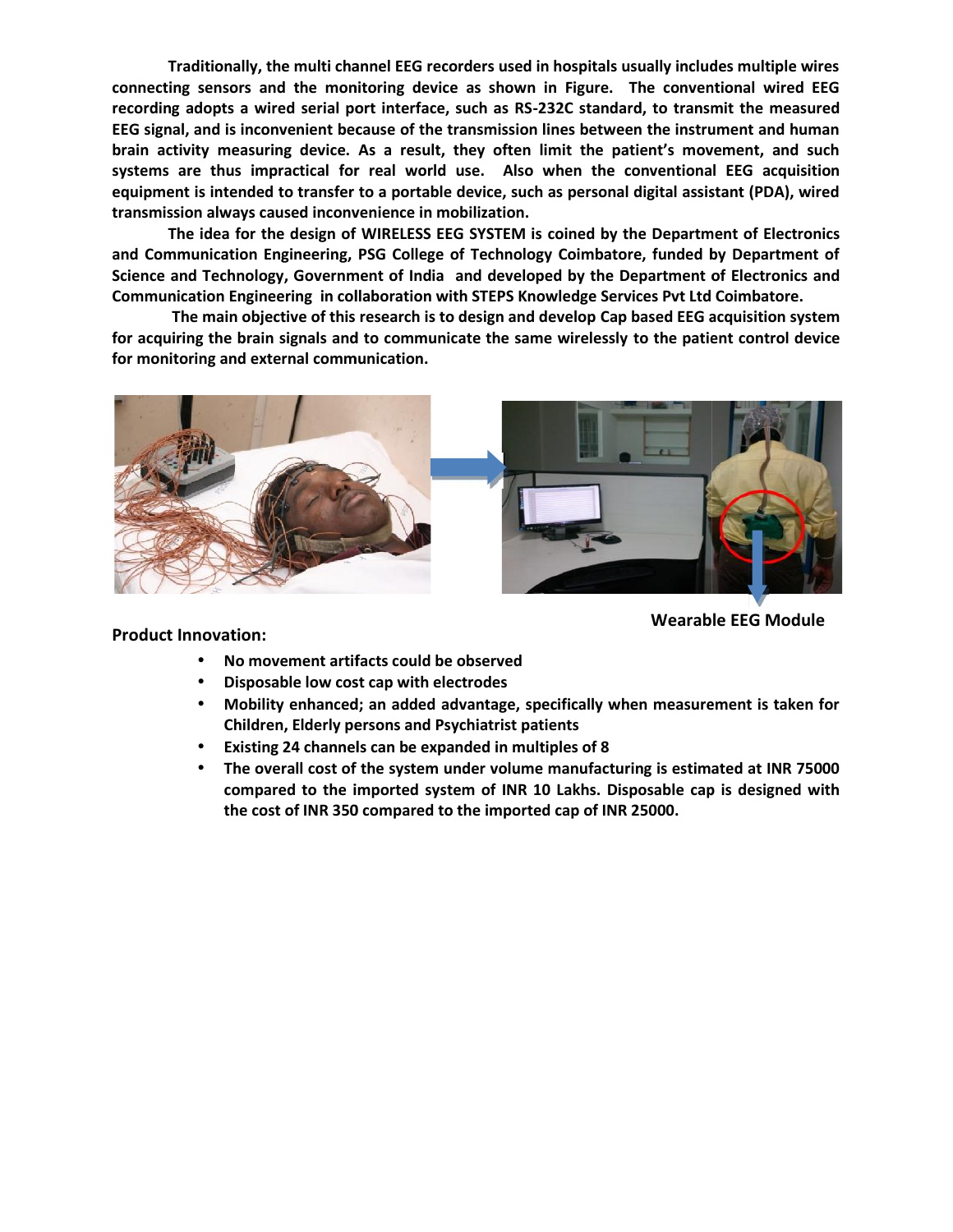## Design and Development of low cost intelligent wheelchair for severely disabled /old people

**STEPS TECHNOLOGY TRANSFER PSG College of Technology** Coimbatore hereby transfers the Technology for the "Intelligent Wheel Chair" prototype To **STEPS Knowledge Services Pvt. Ltd., Coimbatore** Design and development by: Biomedical Engg. Department PSG College of Technology, Coimbatore Funded by: IDP, DST, TDP, Government of India 23rd June 2017 Ms. N. KANITHA Dr. R. RUDRAMOORTHY **TECHNICAL DIRECTOR PRINCIPAL** STEPS KNOWLEDGE SERVICES P Ltd. PSG COLLEGE OF TECHNOLOGY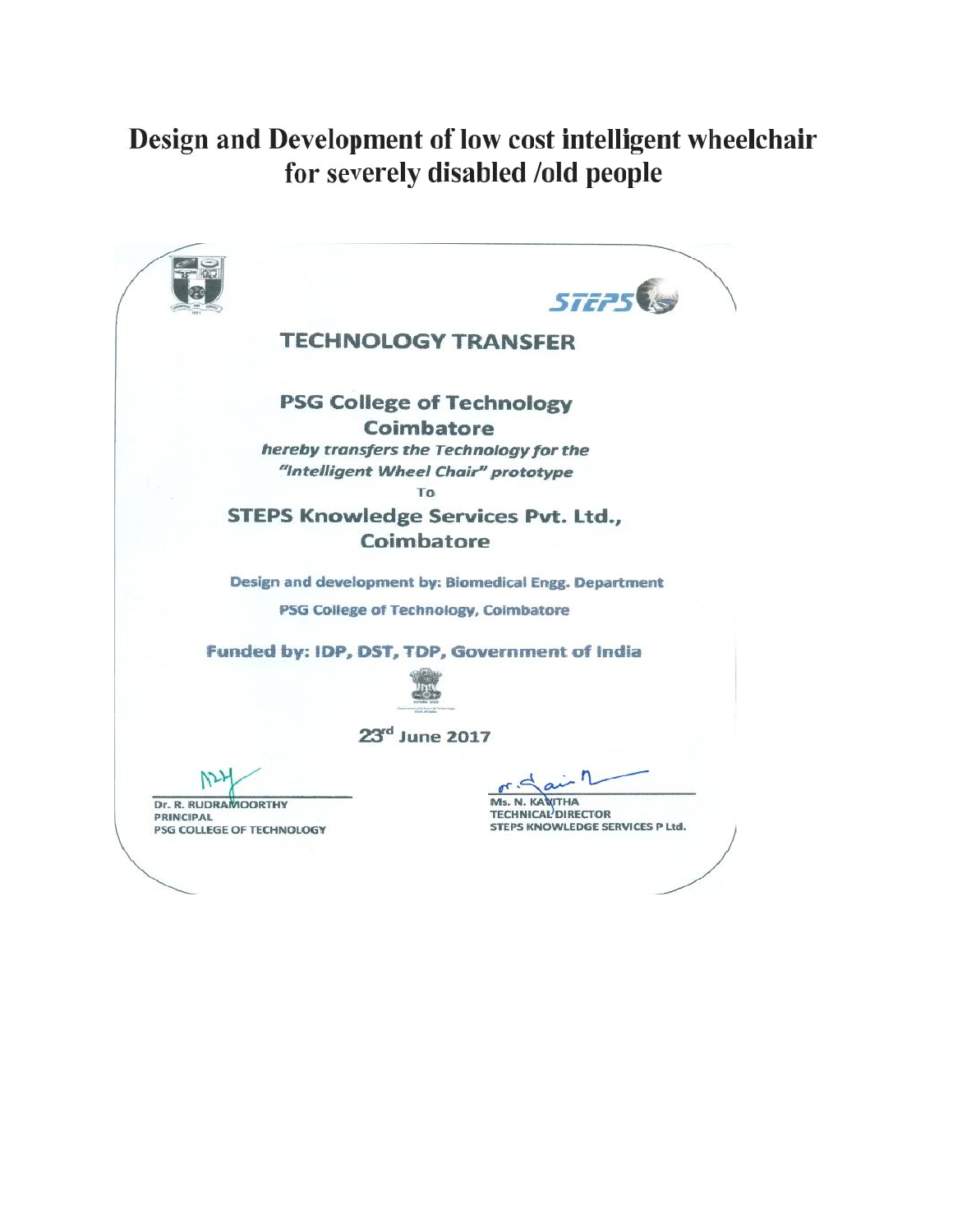

| <b>Biomedical Engineering Department,</b><br><b>PSG College of Technology</b> |                     |
|-------------------------------------------------------------------------------|---------------------|
| <b>Principal Investigator</b>                                                 | Mrs. N.Subhashini   |
| Co-Investigator                                                               | Dr.C.LakshmiDeepika |
| <b>Physical Medicine and Rehabilitation Department,</b>                       |                     |
| <b>PSG Institute of Medical Science and Research</b>                          |                     |
| <b>Clinical Investigator</b>                                                  | Dr.V.Ramamoorthy    |
| Co-Investigator                                                               | Mr.Parthiban        |
| <b>STEPS Knowledge Services Pvt Ltd - Industry Partner</b>                    |                     |
| Mrs. N. KAVITHA                                                               |                     |
| Mr. V.S.RAMESH                                                                |                     |
| Mr. B. SHANMUGA SUNDARAM                                                      |                     |